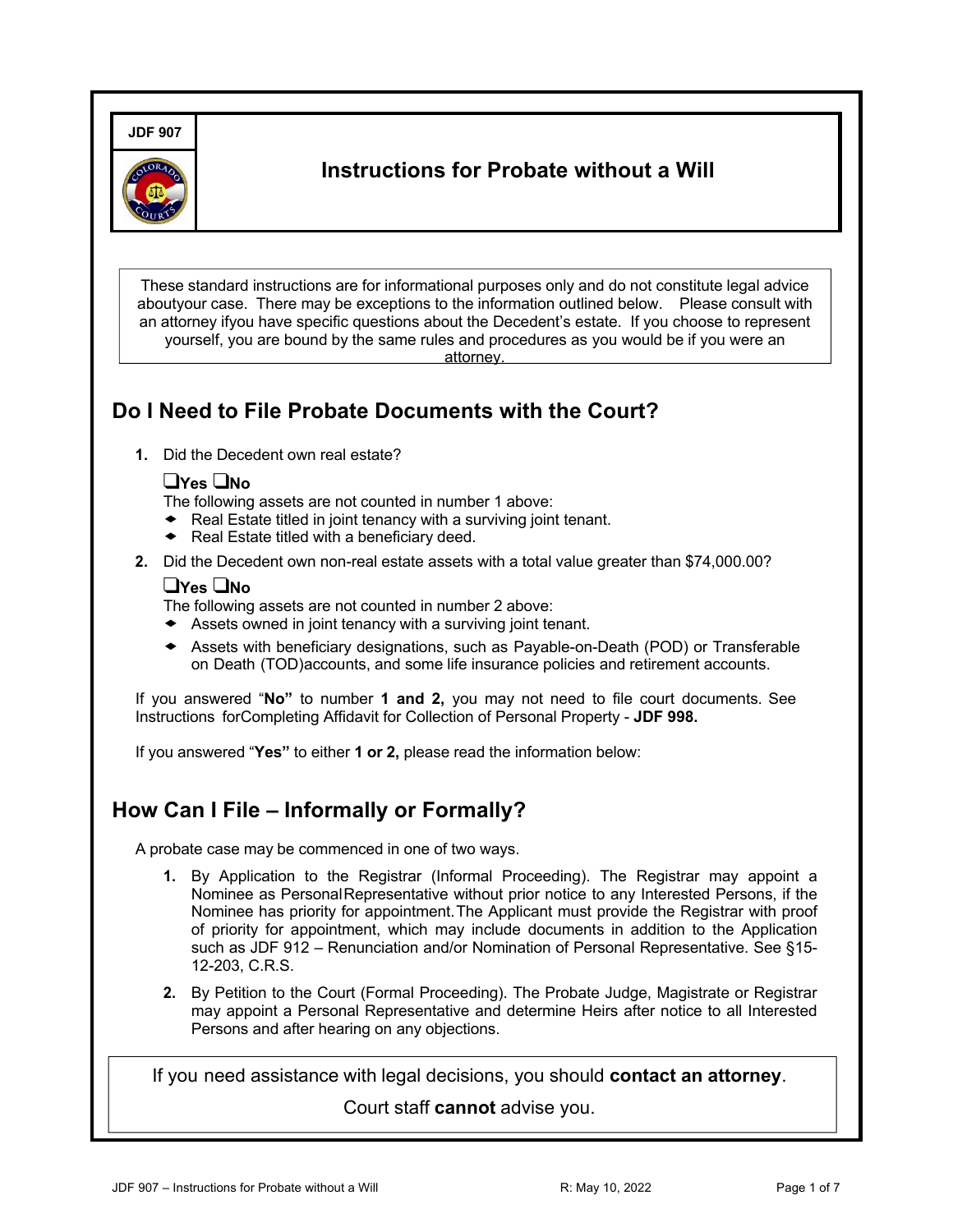# **Common Terms**

| Applicant:               | A person who files an Application for Informal Appointment of a<br>Personal Representative.                                                                                                                                                                                                 |
|--------------------------|---------------------------------------------------------------------------------------------------------------------------------------------------------------------------------------------------------------------------------------------------------------------------------------------|
| Creditor/Claimant:       | A person or entity to whom the Decedent or the estate has a financial<br>or otherobligation.                                                                                                                                                                                                |
| Decedent:                | The person who passed away.                                                                                                                                                                                                                                                                 |
| Devisee:                 | A person or entity designated in a Will to receive real or personal<br>property.                                                                                                                                                                                                            |
| Estate:                  | All of the property (real or personal – non-real estate) owned by a<br>person on thedate of death that is subject to probate.                                                                                                                                                               |
| Formal:                  | Opening an estate after prior notice to Interested Persons.                                                                                                                                                                                                                                 |
| Heir:                    | Person(s) entitled to the property of the Decedent under statutes of<br>IntestateSuccession. See Heirship Tree on page 6.                                                                                                                                                                   |
| Informal:                | Opening an estate without prior notice to Interested Persons.                                                                                                                                                                                                                               |
| Interested Persons:      | Persons identified by Colorado Law who must be given notice of a<br>courtproceeding. The term may include heirs, children, spouse,<br>devisees, beneficiaries, creditors, claimants, and persons having<br>priority to serve as personal representative, depending on the<br>circumstances. |
| Intestate:               | Estate in which the Decedent did not leave a will.                                                                                                                                                                                                                                          |
| Intestate Succession:    | By Colorado law, a list of who will inherit the property when someone<br>dies without a Will. (§15-11-101, et. seq., C.R.S.)                                                                                                                                                                |
| Letters:                 | A document issued by the Court, identifying the authority of the<br>PersonalRepresentative                                                                                                                                                                                                  |
| Nominee:                 | The person seeking appointment as Personal Representative.                                                                                                                                                                                                                                  |
| Petitioner:              | A person who files a Petition for Formal Appointment of Personal<br>Representativeand/or Determination of Heirs.                                                                                                                                                                            |
| Personal Representative: | A person at least 21, resident or non-resident of Colorado, who<br>has been appointed to administer the estate of the Decedent;<br>previously referred to as Executor/Executrix.                                                                                                            |
| Right of Survivorship:   | Property that is owned by two or more people, such that upon the<br>death of one ofthe co-owners, his or her share passes to the<br>remaining co-owners without the necessity of probate.                                                                                                   |
| Tenants in Common:       | Property that is owned by two or more people, such that upon the<br>death of one ofthe co-owners, his or her share passes to his or her<br>estate rather than to the remaining co-owners. Probate is<br>necessary.                                                                          |
| Testate:                 | Estate in which the Decedent left a will.                                                                                                                                                                                                                                                   |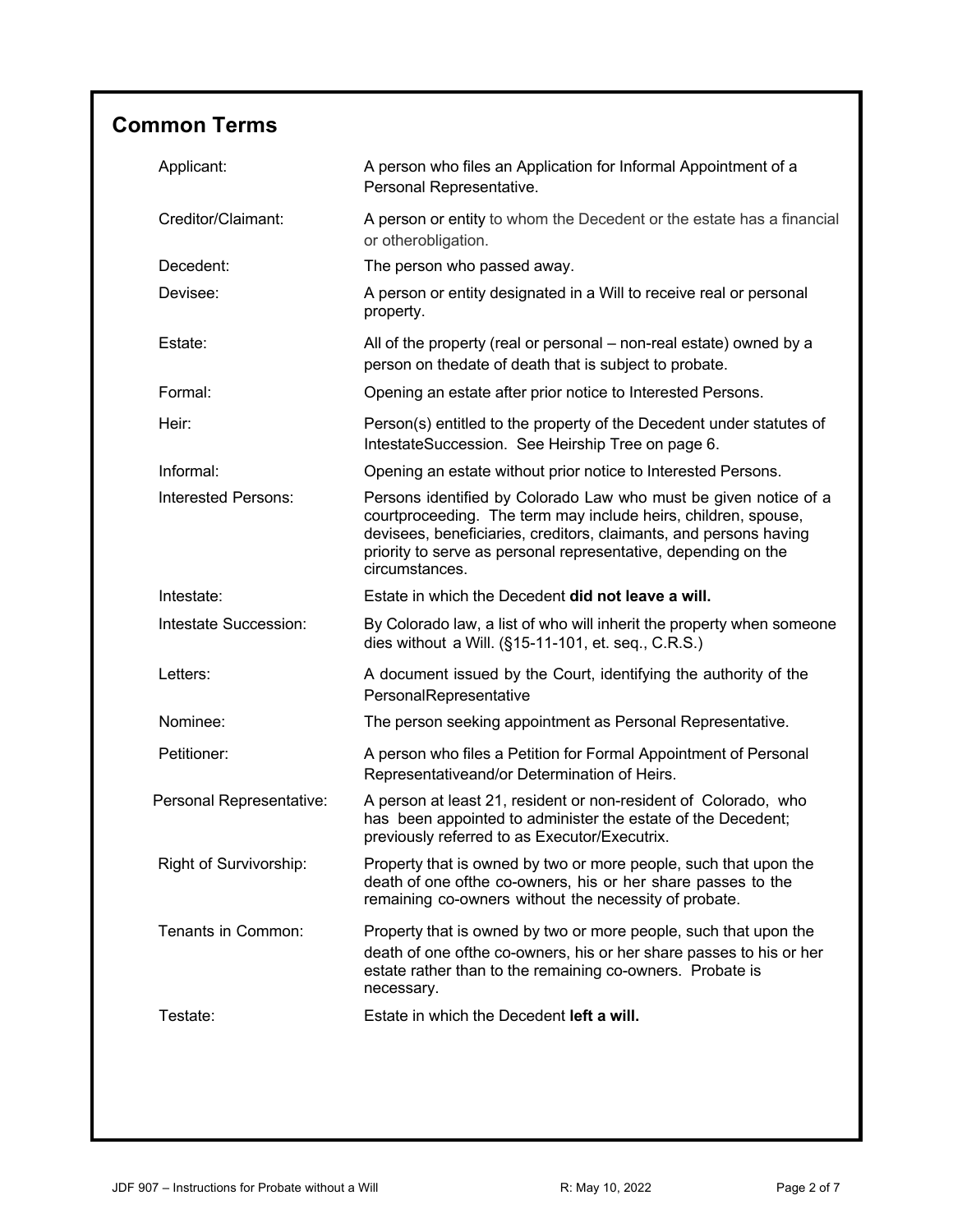# **General Information to File Your Case in Probate Court**

- ! If the Decedent resided or was domiciled in <sup>a</sup> Colorado county, the Application/Petition must be filed in thatcounty.
- ! If the Decedent resided or was domiciled in another state, the Application/Petition may be filed in the ColoradoCounty where the Decedent owned property.
- The Court cannot act on an Application or Petition before 120 hours have elapsed since the time of death.
- ! The nominated Personal Representative must be <sup>21</sup> years of age or older.
- ! <sup>A</sup> creditor cannot file an Application/Petition for Appointment of Personal Representative until 45 days haveelapsed from the date of death.
- ◆ For additional information, please review §§15-12-101 through 1102, C.R.S.
- $\bullet$  If you have a disability and need a reasonable accommodation to access the courts, please contact your localADA Coordinator. Contact information can be obtained from the following website: **http://www.courts.state.co.us/Administration/HR/ADA/Coordinator\_List.cfm**

#### **If you do not understand this information, please contact an attorney.**

#### **Fees**

A filing fee of \$199.00 is required. If you are unable to pay, you must complete the Motion to File without Paymentand Supporting Financial Affidavit (JDF 205) and submit it to the Court. Once you submit the completed JDF 205 form and a blank Order (JDF 206), the Court will decide whether you need to pay the filing fee.

Other fees that a party to the case may encounter are as follows:

 $\Box$  Certification of Orders and Letters  $$20.00$ 

□ Copy of Documents \$ .75 per page

### **Forms**

To access a form online go to **www.courts.state.co.us** and click on the **"Forms"** tab. The packet/forms are available in PDF or WORD by selecting **Probate - Decedent's Estate - New Case - Without a Will.** You may complete a form online and print or you may print it and type or print legibly in black ink.

Read these instructions carefully to determine what forms you may need. You have two choices on how to file. You can file informally or formally as described above. The table below identifies the forms that you may need to open the estate.

| <b>Informal</b>                             | Formal                                         |  |  |
|---------------------------------------------|------------------------------------------------|--|--|
| JDF 916 - Application for Informal          | JDF 922 - Petition for Adjudication of         |  |  |
| Appointment ofPersonal Representative       | Intestacy and Formal Appointment of            |  |  |
|                                             | Personal Representative                        |  |  |
| JDF 911 - Acceptance of Appointment         | JDF 911 - Acceptance of Appointment            |  |  |
| JDF 912 - Renunciation and/or               | JDF 912 - Renunciation and/or Nomination of    |  |  |
| Nomination ofPersonal Representative        | PersonalRepresentative                         |  |  |
| JDF 721 - Irrevocable Power of Attorney     | JDF 721 - Irrevocable Power of Attorney        |  |  |
|                                             | JDF 711- Notice of Hearing                     |  |  |
| JDF 917 - Order for Informal Appointment of | JDF 923 - Order of Intestacy, Determination of |  |  |
| PersonalRepresentative                      | Heirs and Formal Appointment of Personal       |  |  |
|                                             | Representative                                 |  |  |
| JDF 915 - Letters of Administration         | JDF 915 - Letters of Administration            |  |  |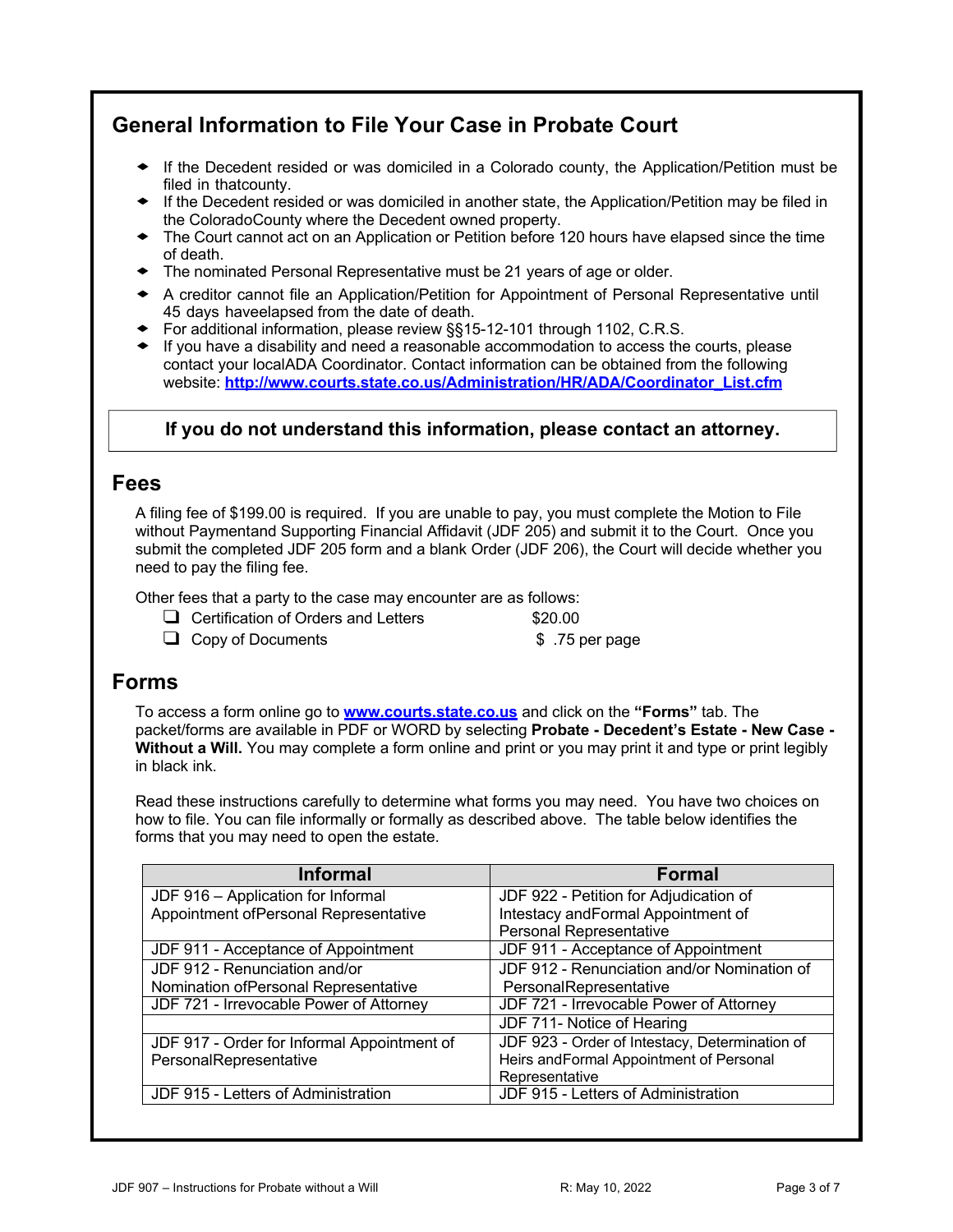### **Steps to Filing Your Case**

#### **Step 1: Complete Forms.**

The caption must be completed on all forms filed. **Be sure to make a copy for your own records of all of the forms you file with the Court.**

| □ District Court □ Denver Probate Court<br>County, ColoradoCourt Address: |                     |                       |
|---------------------------------------------------------------------------|---------------------|-----------------------|
| In the Matter of the Estate of:                                           |                     | <b>COURT USE ONLY</b> |
| Deceased                                                                  |                     |                       |
| Attorney or Party Without Attorney (Name and Address):                    |                     | Case Number:          |
| Phone Number:                                                             | Email:              |                       |
| <b>FAX Number:</b>                                                        | Atty. Reg. #:       | Division: Courtroom:  |
|                                                                           | <b>NAME OF FORM</b> |                       |

! **Application for Informal Appointment of Personal Representative (JDF 916). or**

- ! **Petition for Adjudication of Intestacy and Formal Appointment of Personal Representative (JDF 922).**
	- □ Complete all applicable sections on the form.
	- $\Box$  All heirs living on the Decedent's date of death must be listed. (§15-11-101, C.R.S. to §15-11-108, C.R.S.)

Create a family tree, if necessary. See heirship tree on page 6 of the Instructions. Use the following as aguide when completing paragraph 8.

| <b>Name</b>                 | <b>Address</b><br>(or date of death)  | Age<br>(if Minor) | <b>Relationship</b><br>(e.g. spouse, child, brother,<br>guardian forspouse, etc.) |
|-----------------------------|---------------------------------------|-------------------|-----------------------------------------------------------------------------------|
| John Smith,                 | Date of Death 10.15.08                | N/A               | Spouse of Decedent                                                                |
| Amanda Smith                | 123 South Street, Denver, CO<br>80123 | N/A               | Sister of Decedent                                                                |
| Joe Smith,<br>incapacitated | 456 North Street, Denver, CO<br>80123 | N/A               | <b>Brother of Decedent</b>                                                        |
| Robert Jones                | 850 Clark Street, Denver, CO<br>80266 | N/A               | Guardian for Joe Smith                                                            |
| Sandy Clark                 | Date of Death 10.1.05                 | N/A               | Sister of John Smith                                                              |
| John Clark                  | 989 North Avenue, Paris, CA<br>90222  | 12                | Nephew, son of Sandy Clark                                                        |

 $\Box$  All addresses must be complete and include zip codes.

 $\Box$  List all names previously used by the Decedent in the caption, for example Robert Smith aka Bob Smith,aka Robert A. Smith, aka Robert Aaron Smith. This is important because assets cannot be released if the

name on a deed, bank account, etc. is different from the name identified in the Letters.

 $\Box$  This form must be signed and dated.

! **Acceptance of Appointment (JDF 911).**

 $\Box$  The Nominee should complete the form and sign and date.

! **Renunciation and/or Nomination of Personal Representative (JDF 912).**

 $\Box$  To file informally, file this form for any heir who has priority for appointment. To file formally, file this formfor any heir who has priority for appointment **or** give notice of hearing to such persons.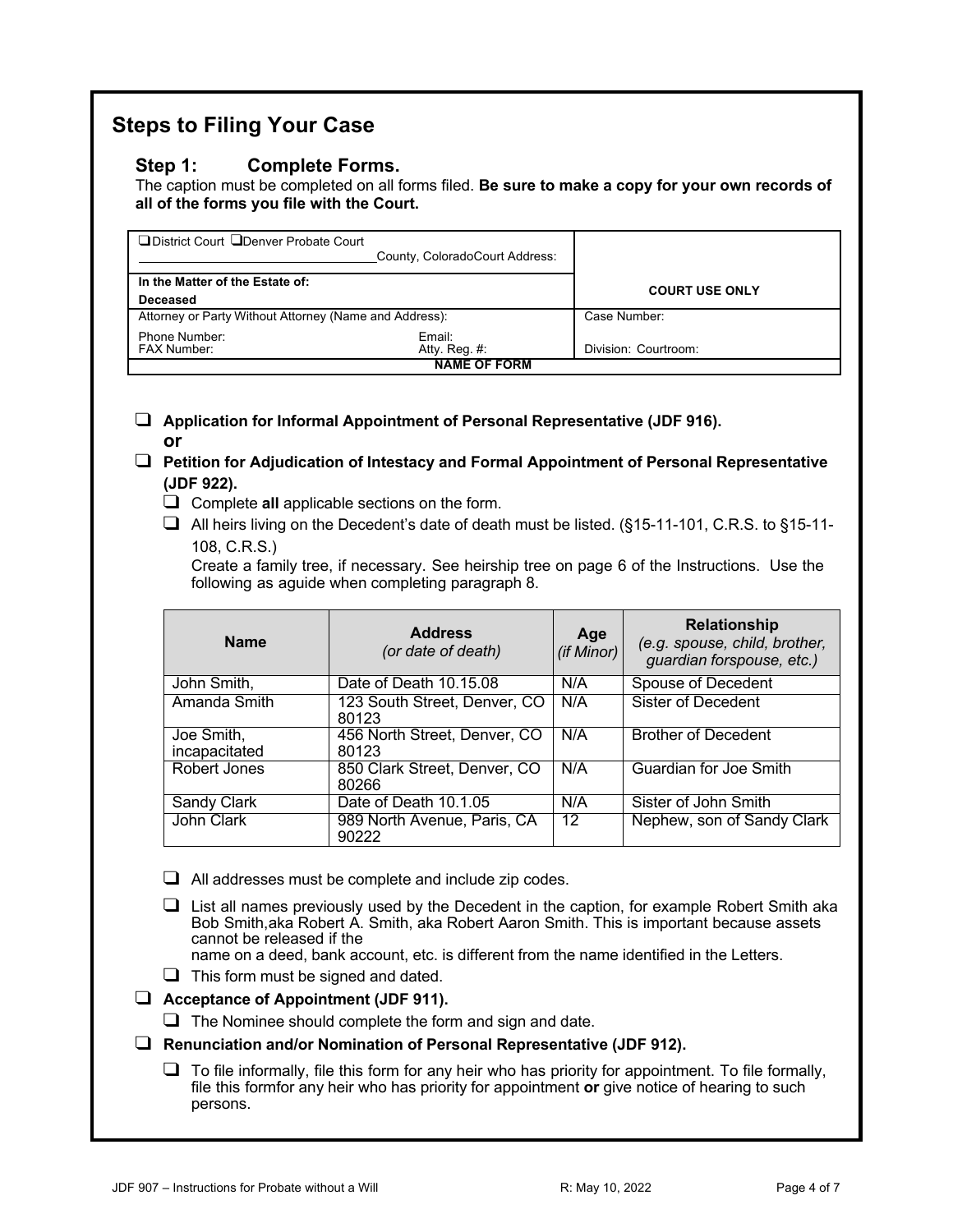| ⊔                     | $\Box$ If there are heirs under the age of 18, the Court may require a Conservator to be appointed.<br>This form must be signed and dated.                                                                                                                                                                                                                                                                                                                                                                                                                                                                                                                                                                                                                                                                                                                                                                                                                                                                                                                                                                                                                                                                                                                                                                       |
|-----------------------|------------------------------------------------------------------------------------------------------------------------------------------------------------------------------------------------------------------------------------------------------------------------------------------------------------------------------------------------------------------------------------------------------------------------------------------------------------------------------------------------------------------------------------------------------------------------------------------------------------------------------------------------------------------------------------------------------------------------------------------------------------------------------------------------------------------------------------------------------------------------------------------------------------------------------------------------------------------------------------------------------------------------------------------------------------------------------------------------------------------------------------------------------------------------------------------------------------------------------------------------------------------------------------------------------------------|
|                       | $\Box$ Irrevocable Power of Attorney (JDF 721).                                                                                                                                                                                                                                                                                                                                                                                                                                                                                                                                                                                                                                                                                                                                                                                                                                                                                                                                                                                                                                                                                                                                                                                                                                                                  |
|                       | $\Box$ The nominated Personal Representative must complete this form and sign it before a Notary<br>Public if heor she lives out-of-state.                                                                                                                                                                                                                                                                                                                                                                                                                                                                                                                                                                                                                                                                                                                                                                                                                                                                                                                                                                                                                                                                                                                                                                       |
| ⊔<br>⊔<br>❏<br>⊔<br>⊔ | Notice of Hearing (JDF 711).<br>$\Box$ For Formal Probate only, obtain a hearing date by contacting the Court to determine whether<br>an appearance hearing is required.<br>If an appearance hearing is required, the court will set a date for a hearing before a Judge or<br>Magistrate. That date and time will be used for completing JDF 711 - Notice of Hearing.<br>If an appearance hearing is not required, you may set a hearing without appearance for 8:00<br>a.m. on any weekday (excluding holidays), by completing and filing JDF 712 - Notice of<br>Hearing Without Appearance Pursuant to C.R.P.P. 24 (Rule 24 of the Colorado Rules of<br>Probate Procedures). If no objection is filed, the Court will rule on the matter as soon as<br>practical after the hearing or hearing without appearance date. Parties are not expected to<br>appear for matters set on the non-appearance docket.<br>Mail or deliver the completed Notice of Hearing and all documents filed with the Court to<br>the personslisted in paragraph 9 of the Petition.<br>$\Box$ If the address of any person listed in paragraph 9 or the identity of any heir is unknown,<br>notice must begiven by publication (JDF 716).<br>The Court may require notice to the Colorado Attorney General's Office on behalf of any |
|                       | heir whoseaddress or identity is unknown.                                                                                                                                                                                                                                                                                                                                                                                                                                                                                                                                                                                                                                                                                                                                                                                                                                                                                                                                                                                                                                                                                                                                                                                                                                                                        |
|                       | $\Box$ Order for Informal Appointment of Personal Representative (JDF 917).                                                                                                                                                                                                                                                                                                                                                                                                                                                                                                                                                                                                                                                                                                                                                                                                                                                                                                                                                                                                                                                                                                                                                                                                                                      |
| or                    | Order of Intestacy, Determination of Heirs and Formal Appointment of Personal Representative<br>(JDF 923).                                                                                                                                                                                                                                                                                                                                                                                                                                                                                                                                                                                                                                                                                                                                                                                                                                                                                                                                                                                                                                                                                                                                                                                                       |
|                       | $\Box$ Complete all applicable sections in preparation for the Court's signature. Identify and<br>calculate eachheir's share of the estate in paragraph 8. See §15-11-101, C.R.S. through §15-<br>11-114, C.R.S.                                                                                                                                                                                                                                                                                                                                                                                                                                                                                                                                                                                                                                                                                                                                                                                                                                                                                                                                                                                                                                                                                                 |
|                       | $\Box$ Letters of Administration (JDF 915).<br>$\Box$ Complete only the caption on this form. The Court will complete the remainder of the form.<br>$\Box$ Letters are evidence of the Personal Representative's appointment and proof of authority to<br>act on behalfof the estate.<br>$\Box$ More than one set of certified Letters may be needed during the administration of the estate.<br>Provide the Court with the number of Letters that are needed immediately. Third parties may<br>require Letters to have<br>been certified within the past 60 days. Letters may be requested as needed.<br>$\Box$ The cost to certify Letters is \$20.00 for certification and \$.75 per copy.                                                                                                                                                                                                                                                                                                                                                                                                                                                                                                                                                                                                                    |
| Step 2:               | You are ready to file your papers with the Court.<br>Provide the Court with the documents completed in Step 1 above and pay the filing fee.                                                                                                                                                                                                                                                                                                                                                                                                                                                                                                                                                                                                                                                                                                                                                                                                                                                                                                                                                                                                                                                                                                                                                                      |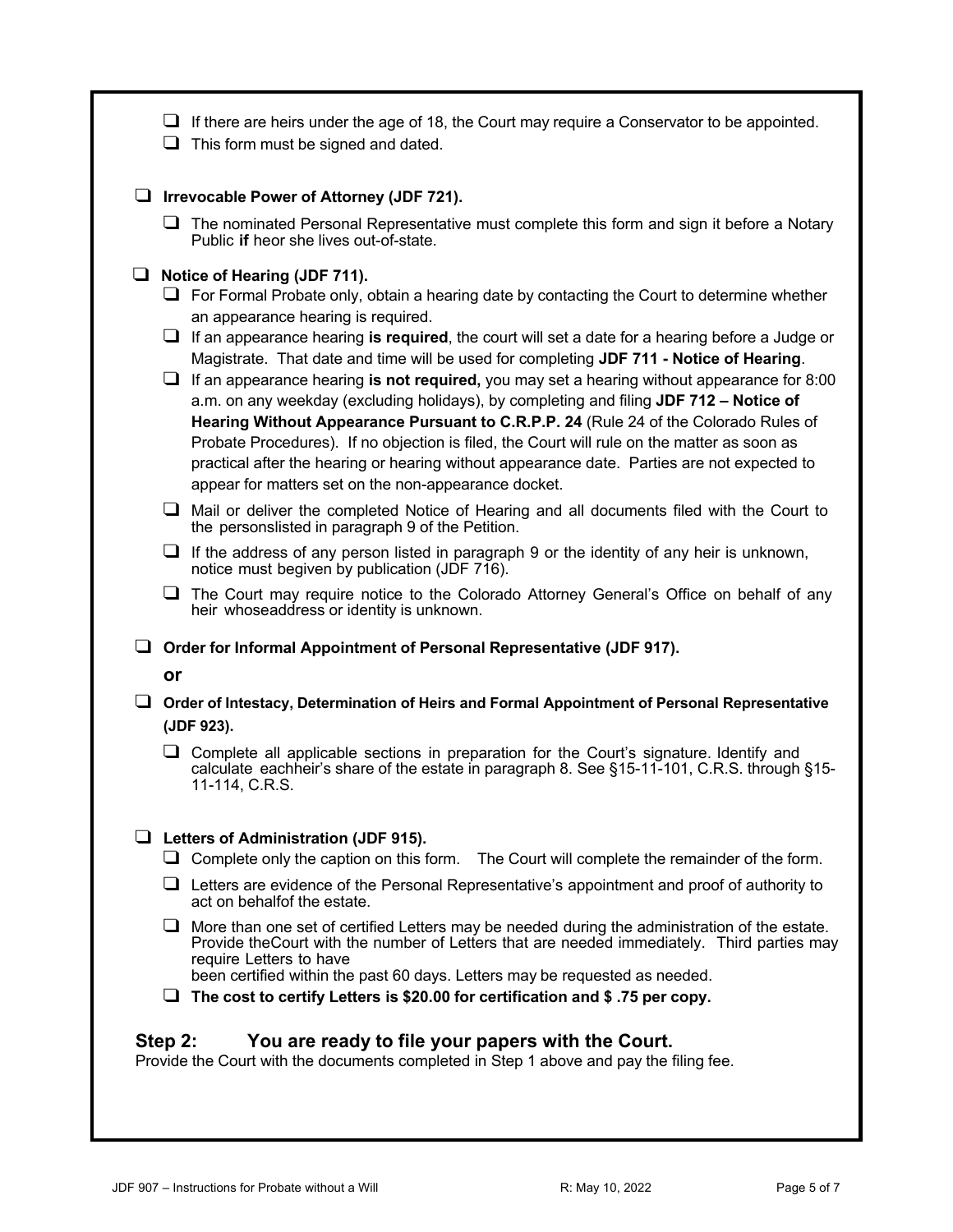| Requirements after the Court appoints a Personal Representative.<br>Step 3:<br>It is the responsibility of the Personal Representative to administer the estate. This includes collecting<br>assets, valuing the assets, paying claims and distributing the remaining assets in accordance with the<br>law. In addition, the Personal Representative is required to complete the forms listed below: |
|------------------------------------------------------------------------------------------------------------------------------------------------------------------------------------------------------------------------------------------------------------------------------------------------------------------------------------------------------------------------------------------------------|
| Information of Appointment (JDF 940).<br>⊔                                                                                                                                                                                                                                                                                                                                                           |
| $\Box$ This form informs heirs that the Personal Representative has been appointed and they may<br>contact the Personal Representative with their questions about the estate.                                                                                                                                                                                                                        |
| $\Box$ This completed form must be sent to all heirs within 30 days from appointment. If the<br>address or identity of any heir is unknown, this form must also be sent to the Colorado<br>Attorney General's Office.                                                                                                                                                                                |
| $\Box$ This form, including the completed Certificate of Service, must be filed with the Court.                                                                                                                                                                                                                                                                                                      |
| ப<br>Notice to Creditors by Publication (JDF 943).                                                                                                                                                                                                                                                                                                                                                   |
| This form is used to notify any potential creditors of the Decedent's estate of the deadline<br>⊔<br>for filing anyclaims.                                                                                                                                                                                                                                                                           |
| $\Box$ Unless one year or more has elapsed since the death of the Decedent, the Personal<br>Representative mustpublish notice to creditors in a local newspaper once a week for three<br>consecutive weeks.                                                                                                                                                                                          |
| $\Box$ Complete the form and provide to a local newspaper.                                                                                                                                                                                                                                                                                                                                           |
| The newspaper will provide you with Proof of Publication. File the Proof of Publication with the<br>⊔<br>Court.                                                                                                                                                                                                                                                                                      |
| Notice to Creditors by Mail or Delivery (JDF 944).<br>⊔                                                                                                                                                                                                                                                                                                                                              |
| $\Box$ This form is used to notify any known and unpaid creditors of the Decedent's estate of the<br>deadline forfiling any claims.                                                                                                                                                                                                                                                                  |
| $\Box$ Unless one year or more has elapsed since the death of the Decedent, a Personal<br>Representative mustsend this form to any known creditors.                                                                                                                                                                                                                                                  |
| Decedent's Estate Inventory (JDF 941).                                                                                                                                                                                                                                                                                                                                                               |
| $\Box$ This form must be completed within three months from the date of appointment.                                                                                                                                                                                                                                                                                                                 |
| $\Box$ Identify all assets and encumbrances.<br>$\Box$ Send the completed form to Interested Persons who request it or file the original with the<br>Court.                                                                                                                                                                                                                                          |
| $\Box$ Send a copy of the Inventory to the Attorney General, if heirs are unknown or if there is<br>not a personqualified to receive the distribution.                                                                                                                                                                                                                                               |
| $\Box$ This form does not need to be filed with the Court at this time.                                                                                                                                                                                                                                                                                                                              |
| Interim/Final Accounting (JDF 942).<br>⊔                                                                                                                                                                                                                                                                                                                                                             |
| $\Box$ Send the completed form to Interested Persons who request it.                                                                                                                                                                                                                                                                                                                                 |
| This form does not need to be filed with the Court at this time.                                                                                                                                                                                                                                                                                                                                     |
| Step 4:<br><b>Closing the Estate.</b>                                                                                                                                                                                                                                                                                                                                                                |

The Personal Representative must complete forms to close an estate. Instructions are available. To determine which forms to file and to access the forms and instructions online go to **www.courts.state.co.us** and click on the**"Forms"** tab and then select Probate.